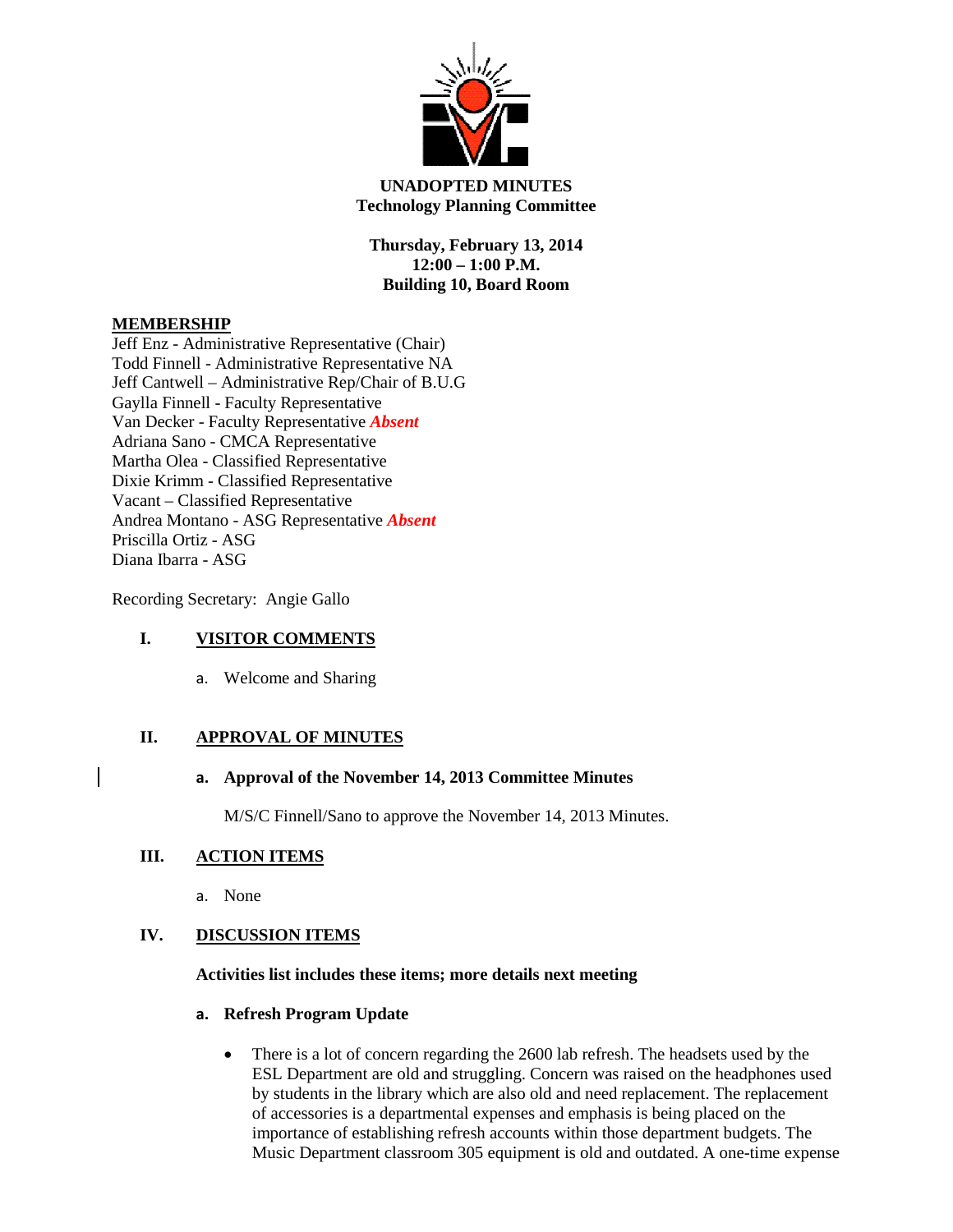for one (1) unit has been approved to determine how best to complete the refresh of the lab.

• Refresh for 2014 was pre-funded and has been completed. In July there will be no refresh to complete as it has already been completed. The computers going in are not the thin clients as originally proposed. It was decided that the more traditional PC's were more in line with the needs of the District. The "thin client" idea is not off the table; it will be reevaluated at a later date.

## **b. Photoshop Software**

• Students in the library are being referred to Labs 801 and 802 for Photoshop application use. Photoshop is only available in these labs. The Adobe campus license is about 30K. The Microsoft campus license is 35K, and includes all Microsoft programs. Labs801 and 802 are open access classrooms and if there is a scheduled class, students may seek the instructor for permission to use any available computer. There are similar programs available for free that perform the same function but IVC is currently teaching Adobe Photoshop.

# c. **Program Review**

• The Enterprise Dept. was asked to tie future projects into Program Review. A Network Refresh, similar to the Computer Refresh, will be requested in this year's Program Review. There are hurdles to overcome as part of this request due to equipment that is over 10 years old.

# **d. Technology Update**

- **SharePoint** will be rolling out to the campus this semester. SharePoint is part of the web-based Outlook. IT is in process of setting up SharePoint's public site and team site. Individual division/department heads will determine access. SharePoint will replace Dropbox. Roll out expected in about 4 weeks.
- **Lync** will also be rolled out to the campus this semester**,** some of the major functions of Lync include webinars, video conferences, phone conferences, etc. Ability to host a meeting and have employees participate from their desk if unable to attend in person. The roll out is estimated to be the same as SharePoint. At the next TPC meeting there will be a Lync demo for the committee.
- e. **Classroom AV Camera Replacement** (action item next meeting)
	- In the 2700 Building issue we are having is the, power supplies have been burning out and have had to be replaced at a cost of about \$50 each. The first document camera has recently burned out. A replacement quote was received for \$2,800.00. There are a total of 15 classrooms plus wet/dry lab, totaling 30 AV cameras. The cameras are now out of warranty. Research will be done to determine if extended warranties can be purchased for the cameras that are still working, and whether it is worth putting money into warranties or replacing the equipment.
	- TPC will needs to determine a replacement strategy. The committee was asked to consider for next meeting if the cameras should remain as is, find money and replace; or should an alternate replacement be looked at based on lower costs to the District.